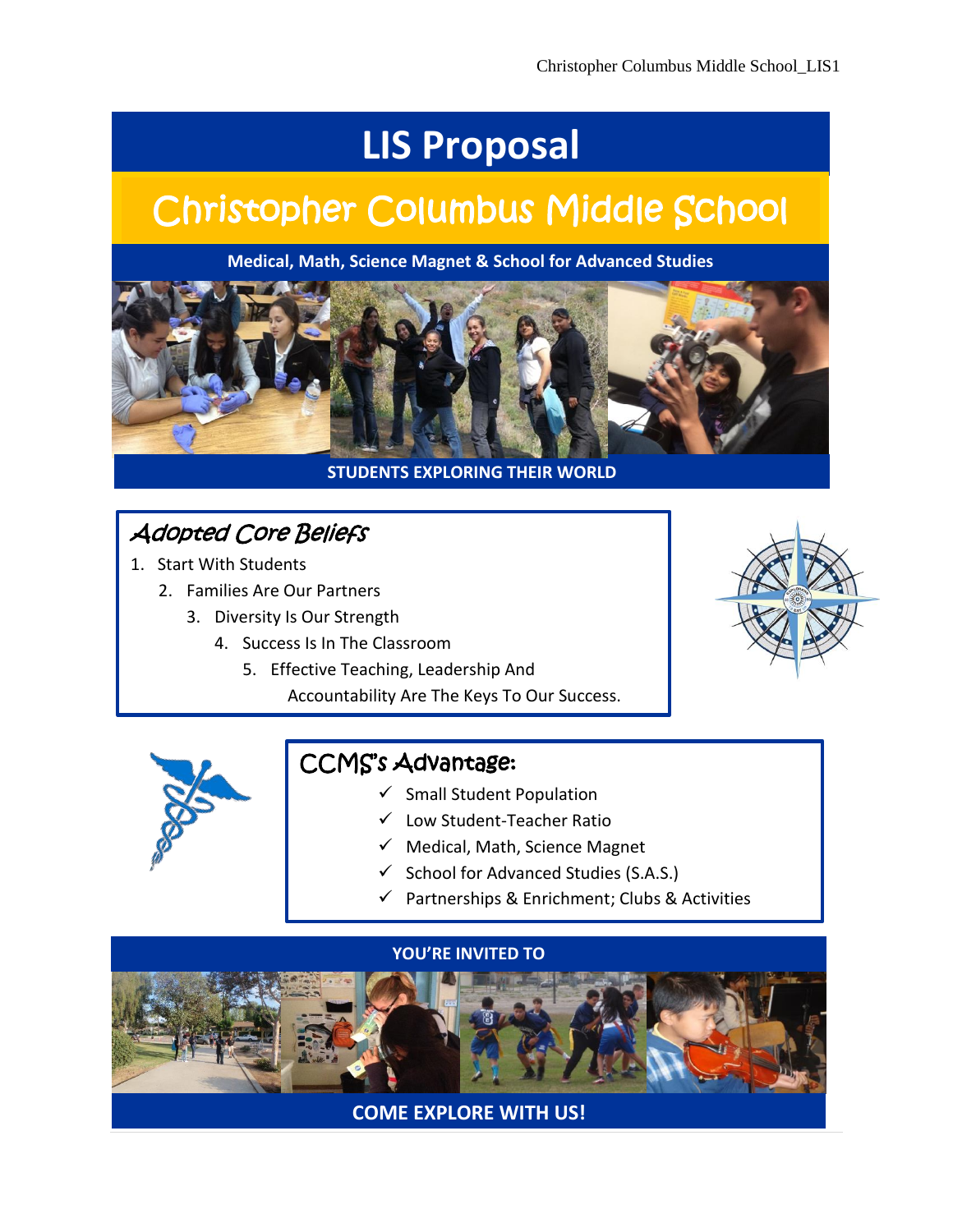# **2015 – 2016 Local Initiative Model (LIS) Request for Proposal**

# **TABLE OF CONTENTS**

| <b>SECTION</b>                                  | Page |
|-------------------------------------------------|------|
| <b>General Questions Completion Explanation</b> | 3    |
| Vision and Mission                              | 3    |
| School Data Profile/Analysis                    | 5    |
| Family and Community Engagement                 | 8    |
| <b>School Culture and Climate</b>               | 9    |
| Design Team Capacity                            | 13   |

## **APPENDIX: APPLICATION MATERIALS & ATTACHMENTS**

| District Approved Letter of Intent                                      | $A-1$ |
|-------------------------------------------------------------------------|-------|
| <b>Statement of Consent and Compliance</b>                              | $B-1$ |
| Independent Written Concurrence/Consent of the Principal                | $C-1$ |
| Design Team Roster                                                      | $D-1$ |
| <b>LIS Waiver Summary</b>                                               | $E-1$ |
| <b>Year One Implementation Timeline</b>                                 | $F-1$ |
| LIS Petition – Certificated & Classified Staff                          | $G-1$ |
| Staff Roster, LIS Certificated Voting Sign-In & Classified Confirmation | $H-1$ |
| Documentation of Parent and Community Engagement                        | $I-1$ |
| Documentation of Staff Meetings                                         | $J-1$ |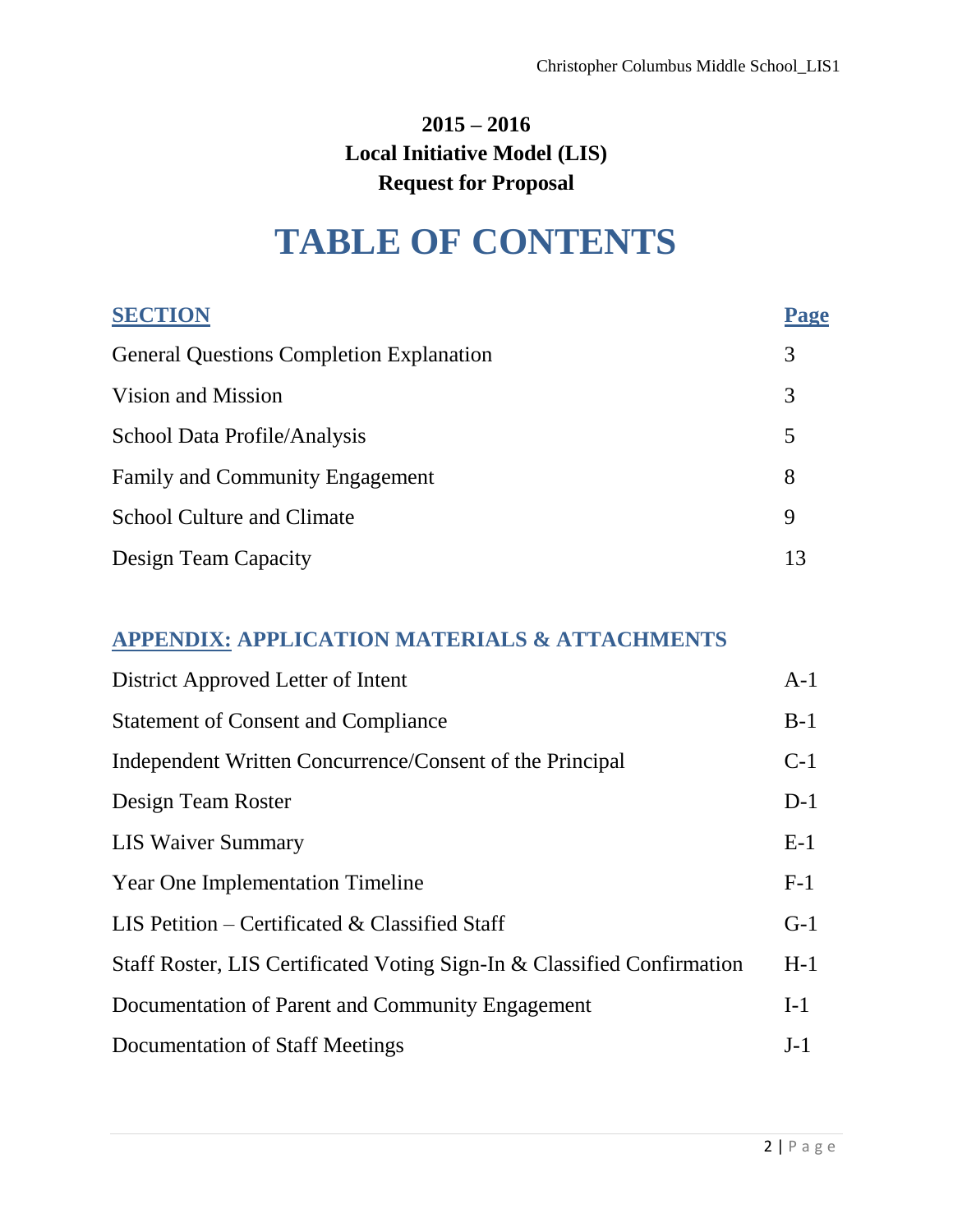# **REQUEST FOR PROPOSAL**

## **GENERAL QUESTIONS**

*All information used for Questions 2 – 4 were pulled directly from our approved Single Plan for Student Achievement. Questions 1 and 5 were answered using work accomplished through Instructional Leadership and ESBMM/LIS Design Team meetings.*

#### **1. VISION AND MISSION:**

- a. **Vision:** At CCMS, we are dedicated to providing a nurturing learning environment. Our students create, innovate and achieve excellence by exploring their world.
	- *i. Expectations Of Positive Character Traits:*
		- 1. We are committed to effectively educating all students so that they will contribute to and benefit from our diverse society.
		- 2. Our students will develop self-confidence, respect for diversity and an appreciation for life-long learning.
		- 3. They will become critical and creative thinkers with the ability to make good choices as productive and caring members of the local and global communities.
- b. **Mission:** We are a diverse school that strives to effectively educate all students in a safe environment so that each will contribute to and benefit from our local and global community.
	- *i. Core Beliefs:*
		- 1. Start with students
		- 2. Families are our partners
		- 3. Diversity is our strength
		- 4. Success is in the classroom
		- 5. Effective teaching, leadership and accountability are the keys to our success.
	- ii. We are committed to *effectively educating all students* so that they will contribute to and benefit from our diverse society.
	- iii. *Our students will develop* self-confidence, respect for diversity and an appreciation for life-long learning.
	- iv. *They will become critical and creative thinkers* with the ability to make good choices as productive and caring members of the local and global communities.
- c. **Goals/Plans for 2015-2016:** Developed by Principal with Instructional Leadership Team Members August 7, 2015.
	- i. *Grow School Population:* improve community perception; clean-up campus; develop relationships w/feeder elementary schools; promote our School for Advanced Studies
		- 1. Alignment with LD Northwest Goals
			- a. Schools provide a safe and welcoming environment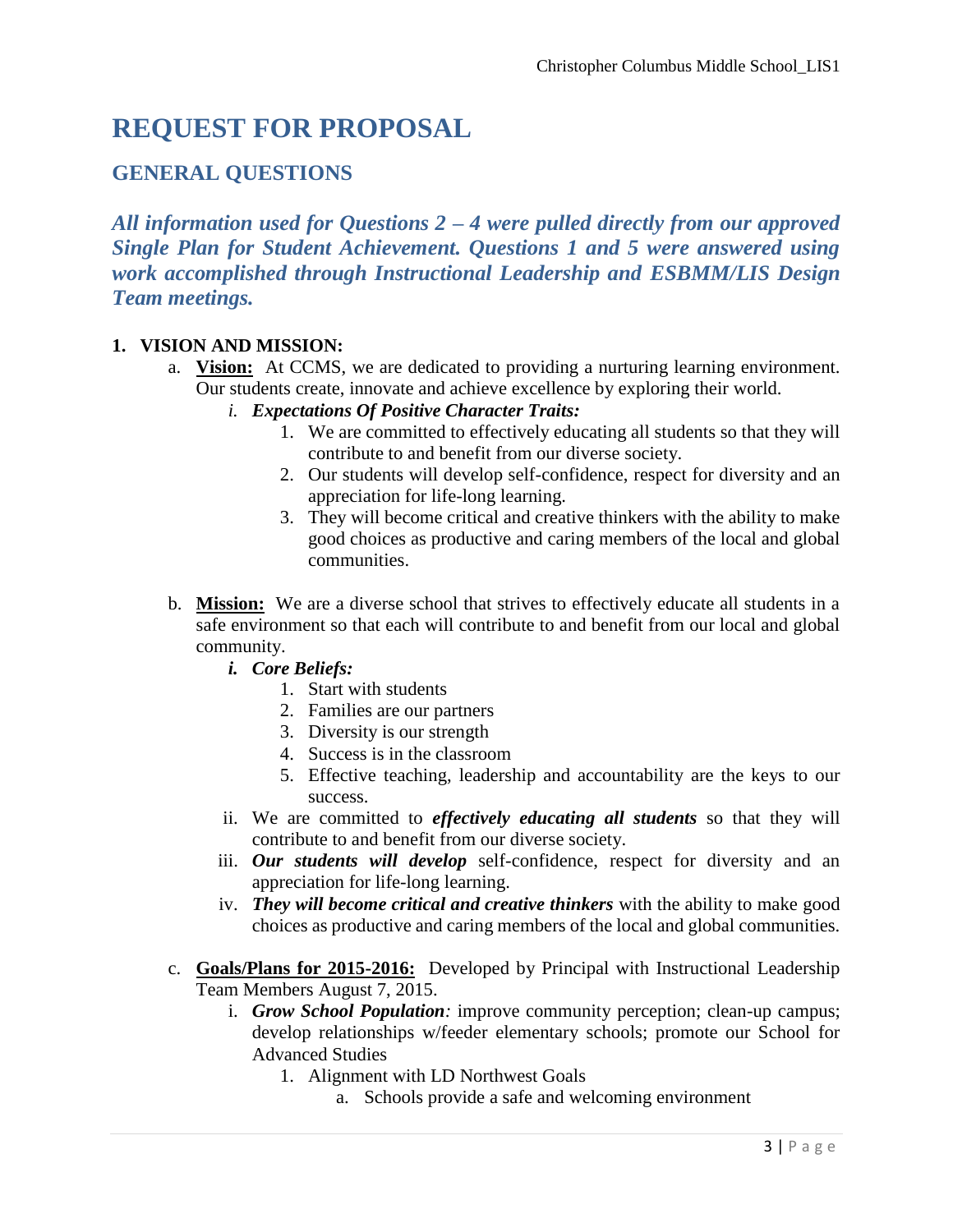- 2. District Support Needed for Success
	- a. Help us understand the legalities of Prop 39 as it relates to our ability to grow
	- b. Support our request to increase the enrollment of the Magnet and SAS programs
- ii. *Develop Shared Decision Making:* create ESBMM plan as foundation of positive school culture
	- 1. Alignment with LD Northwest Goals
		- a. Students are socially responsible contributors to the community
		- b. Students are prepared to innovate and solve global problems
	- 2. District Support Needed for Success
		- a. Support the autonomies as outlined in our ESBMM plan/UTLA agreement
- iii. *Improve Student Achievement:* i3 Literacy grant focus on writing/reading in all content; build on Community partnerships (CSUN, Northridge Hospital, ProjectGRAD)
	- 1. Alignment with LD Northwest Goals
		- a. Daily instruction is relevant and engaging
		- b. Literacy is taught across all content areas
		- c. EL and SEL are provided support
		- d. Students develop 21st Century Skills
	- 2. District Support Needed for Success
		- a. Work with Instructional Leadership Team to ensure implementation of i3 grant
		- b. Continue to provide CCSS best practice PS on and off site in English, Math, History/Social Science and Science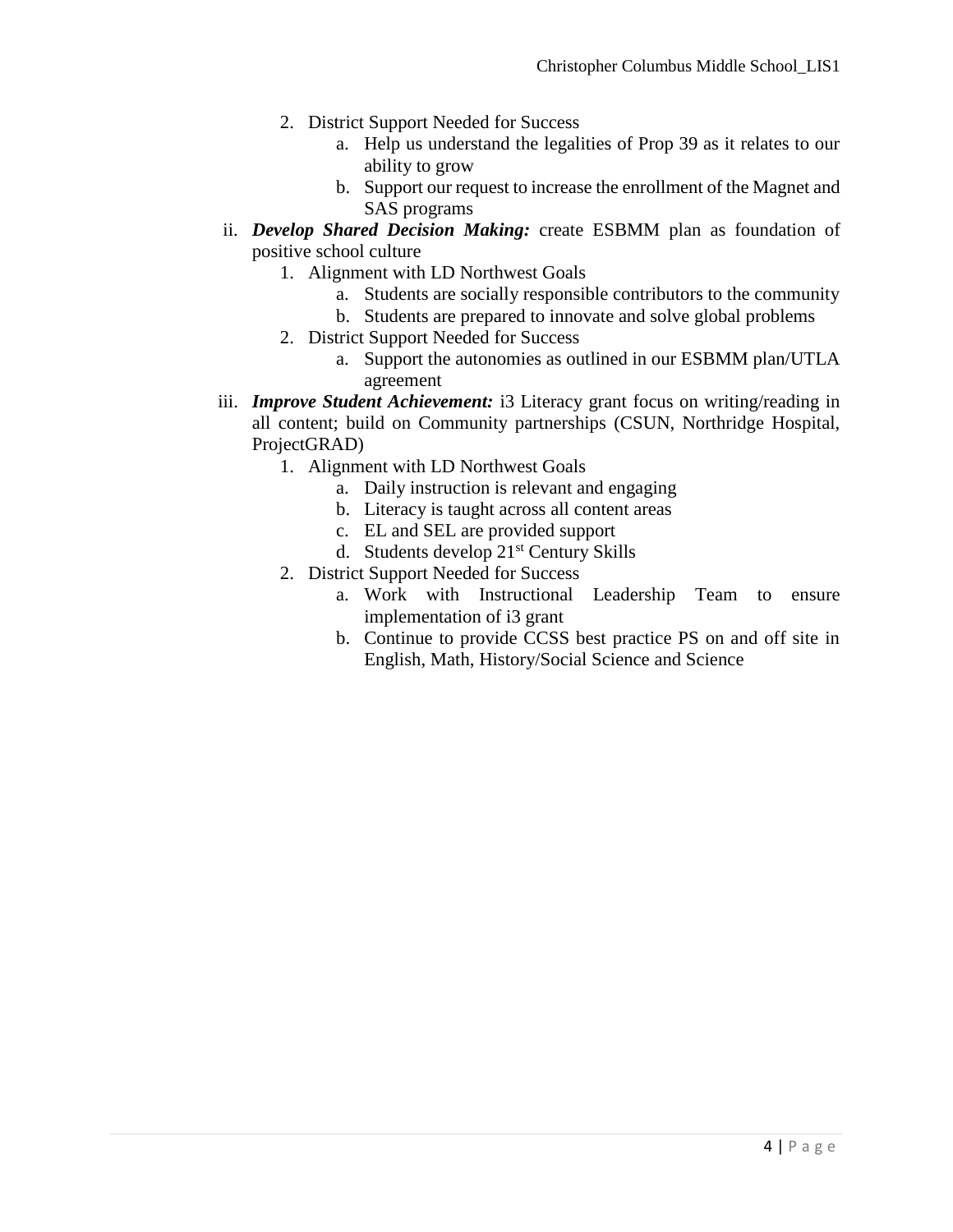### **2. SCHOOL DATA PROFILE/ANALYSIS:**

#### a. **Geographical, Social, Cultural, Educational And Economic Community Base**

- i. Columbus Middle School is located in Canoga Park, in the western San Fernando Valley. The population is 49, 226.
- ii. 44% are single (never married, widowed or divorced) and 53% are married. 40% of the population is under 19 years old.
- iii. A stable 47% have remained in the same home for 5+ years.
- iv. The city's diverse population is comprised of 34% Latinos, 46% Whites, 11.1% Asians and 43 % African-Americans.
- v. An equal percentage of the population (18%) either did not finish high school or has a four year college degree. 20% of the community have high school degrees.
- vi. Columbus students come from lower middle to lower socioeconomic backgrounds. There is high density federally subsidized HUD housing in the area resulting in an influx of economically struggling families.
- vii. 19% of the community are unemployed or live below the poverty line.
- viii. Although the mean household income is recorded at \$48,000, 52% of household incomes are below \$49,000 annually with 16% of those households making \$34,000-\$49,000 each year.
- ix. 62% of jobs held are in the service industry, construction, office ,sales and transportation and 38% in the Management /Professional sector

### **Grade Levels/School Configuration**

 Columbus Middle School is a traditional middle school with 800 students enrolled in  $6<sup>th</sup>$ ,  $7<sup>th</sup>$  and  $8<sup>th</sup>$  grade.

## **Student Enrollment Figures/Trends**

- The total student enrollment is at 800.
- Like many schools in LAUSD, our school has experienced declining student enrollment.

#### **Poverty Level**

- 88% of all students are eligible for free/reduced price lunch.
- Columbus has a School wide Title I program.

#### **Feeder Program And Schools**

- Students from nine public feeder elementary schools and one public charter school enroll at Columbus Middle School for sixth grade. These elementary schools vary in the socioeconomic composition. Schools to the east of our site are similar in ethnic and socioeconomic composition while schools to the west are more affluent and of varying ethnicity.
- At various times during the year, support staff visit all elementary feeder schools to articulate with students, parents, and staff about the academic programs at Columbus.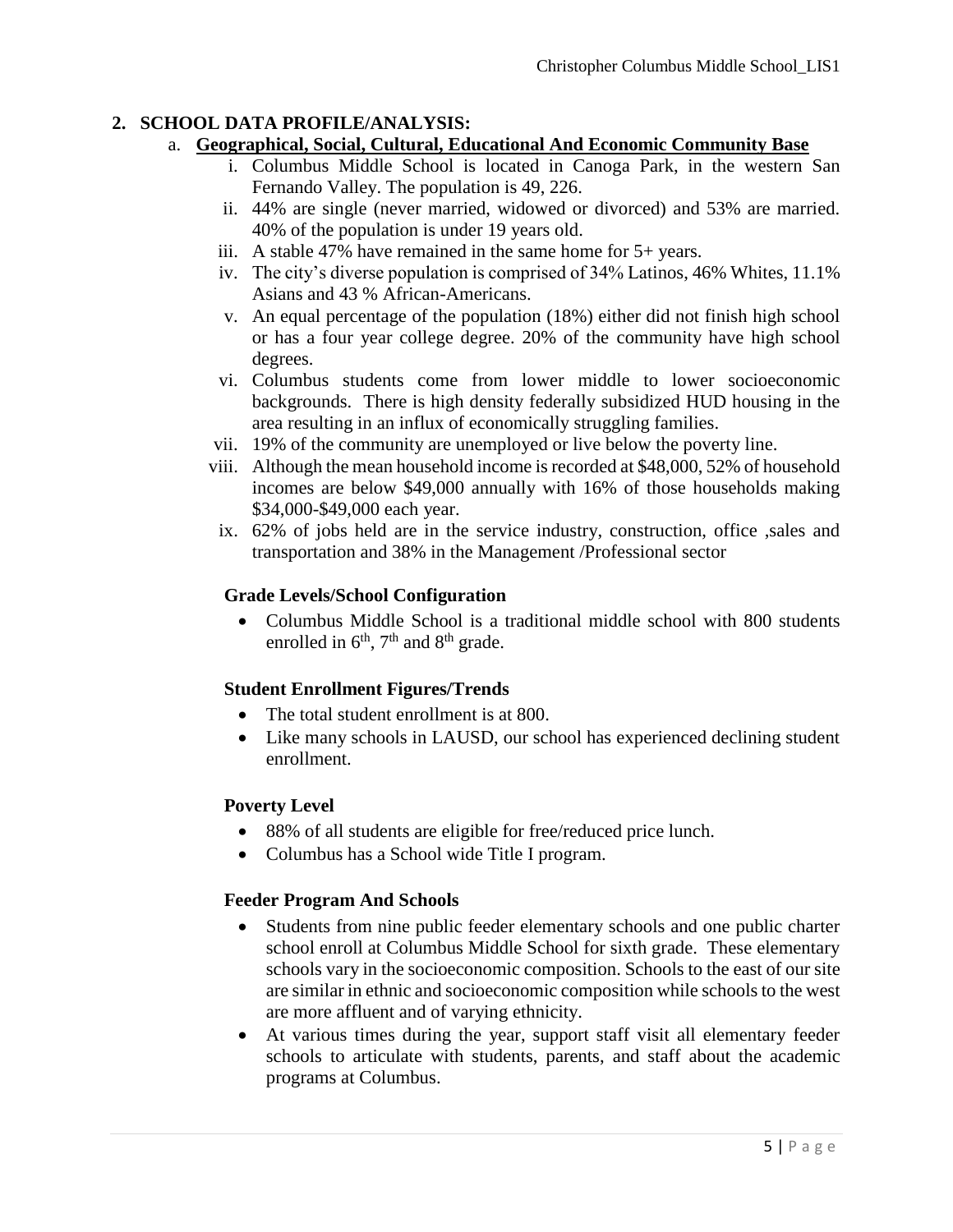- The parent center director visits the elementary schools to share information about our school with parents and students.
- In February/March we also host an Elementary School Articulation Day when students come to visit the campus and learn about Middle School Programs at Columbus Middle School.

### **Language, Racial And Ethnic Make-Up Of The Student Body**

- Our student population is comprised of 80% Hispanics students, 6% Asian, 7% Caucasian, 4.0% Black/African-American 3% Filipinos, 0.3% Pacific Islanders and 0.3% American Indian.
- The primary two languages used by students are English and Spanish.

#### **School Facilities, Including Technology, Library And Media Resources**

- There are 59 classrooms on our campus. 30 rooms are being used as classrooms.
- Two rooms are dedicated for a Parent Center and Parent ESL/Workshop room. The former wood shop room (not currently being used. One room has been designated for the Title I/ Bilingual Office, there is a Special Education/ Learning Center location, a secured testing room, a music room and one room is used by the Woodcraft Rangers afterschool program.
- There are two working computer labs, one of which is available before school and during nutrition and lunch.
- We have a fully functional library has 10 computers for doing research projects.
- We employ a nurse 2 days per week and Columbus Clinic is also available on our campus.

#### b. **Needs &/Or Challenges**

#### *i. All Students Attaining Proficiency Or Better In Reading*

In order to assist our students at reaching proficiency and to ensure that teachers are effective and able to improve instruction through ongoing professional development and a strong instructional program, it will be necessary to teach to rigorous college and career readiness based standards which have been adopted and utilize research-based effective instruction to meet the needs of all students. Best practices instruction will include transitioning to and implementation of the Common Core State Standards (CCSS), increasing reclassification rates for English learners, use of the Teaching and Learning Framework Rubrics to improve teaching and learning across the district and implementing the Smarter Balanced Assessment. The school's strategy focus is *Checking for Understanding* and *Gaining Academic Language Proficiency.*

#### *ii. All Students Attaining Proficiency Or Better In Mathematics*

Through the mathematical procedures protocol, students will increase their proficiency in making sense of math problems and applying them to real life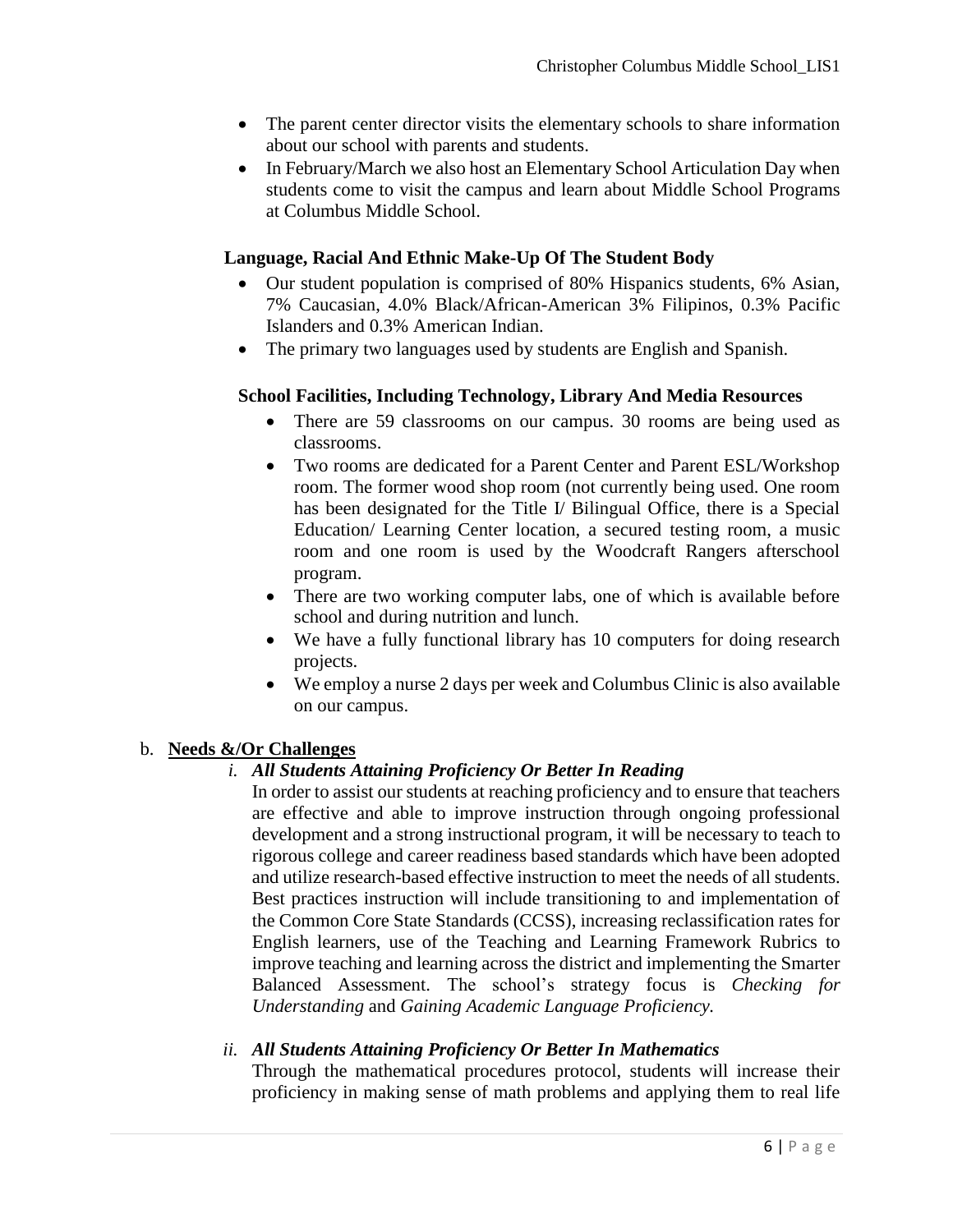problems. Using the Math CCSS, teachers will increase their capacity to plan, teach and develop projects that engage students with effective questions and discussions. Students will be reach proficiency at evaluating various mathematical processes and operations by applying, analyzing and using critical thinking skill strategies. Students should be able to explain their reasoning using academic content specific vocabulary.

#### *iii. All Limited-English-Proficient Students Attaining Proficiency Or Better In Reading/Language Arts And Mathematics*

Through the implementation of SDAIE teaching strategies, teachers will strengthen their EL students' reading comprehension and writing skills. Teachers will focus on the four Critical Elements of SDAIE: Content, Connections, Comprehensibility, and Interaction when developing their lesson plans. Teachers in all grades will ensure that each lesson meets the SDAIE lesson model with special attention to the methods of checking for understanding that include Informal Discussion, Think-Pair–Share and Exit Tickets. ELs will be able to increase proficiency in reading, writing and speaking using academic vocabulary and content specific strategies and checking for understanding strategies in ELD. Through the mathematical procedures protocol, ELs will increase their proficiency in making sense of math problems and applying them to real life problems. Teachers will increase their capacity to plan, teach and develop projects that engage English Learners with effective questions and discussions. ELs will be reach proficiency at evaluating various mathematical processes and operations by applying, analyzing and using critical thinking skill strategies. They should be able to explain their reasoning using academic content specific vocabulary.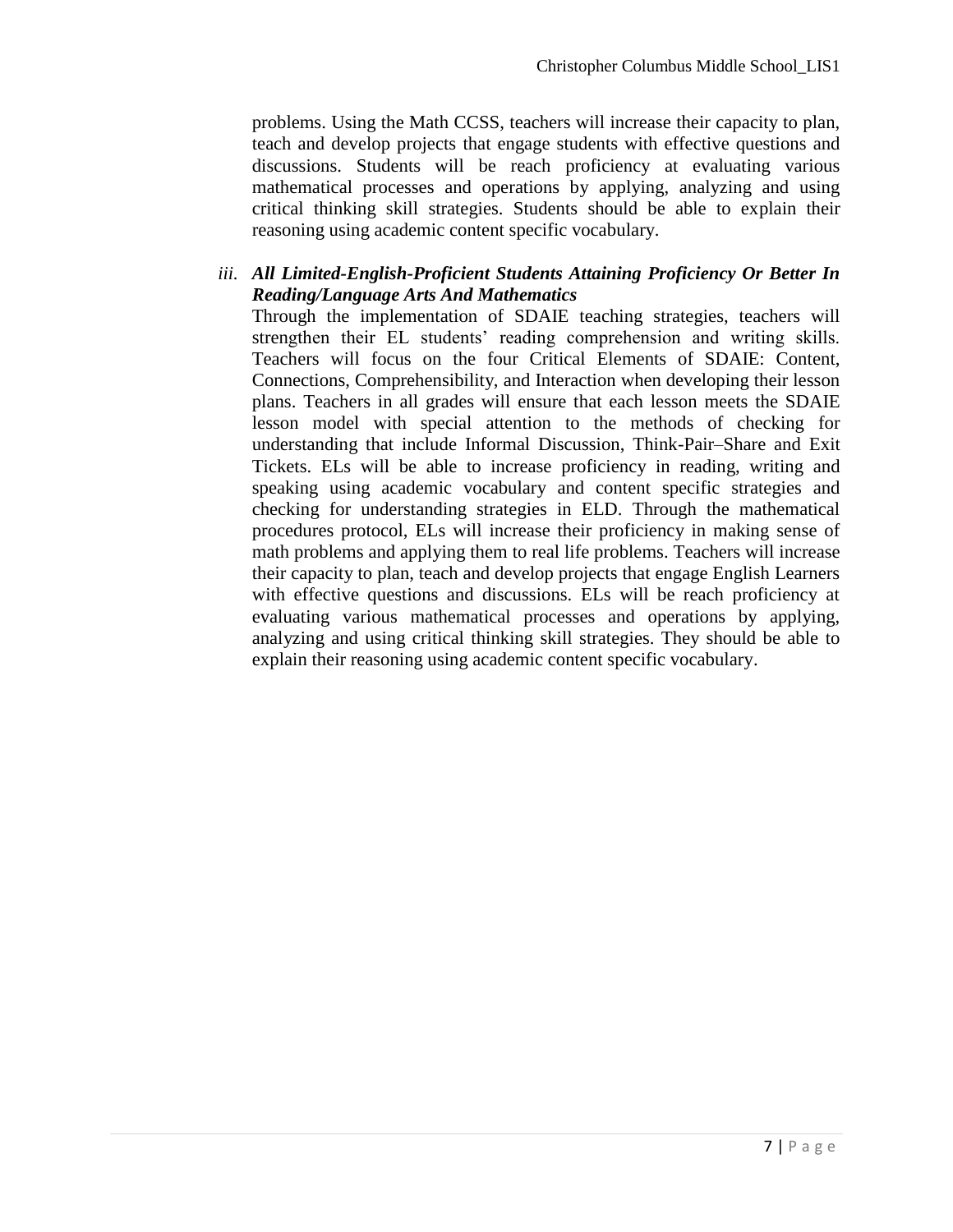#### **3. FAMILY AND COMMUNITY ENGAGEMENT:**

Although Columbus did increase the percentage of parents involved in the School Experience Survey, there is still a need to increase parent involvement and to target 100% parent feedback. To assist students at risk by providing continual family and community engagement opportunities and increasing academic focus on family and community engagement through the following strategies and activities:

- i. *Parent Resource Liaison* will be funded to supplement the Core program and Master Plan by acting as a liaison between school and community and providing parent involvement activities; maintaining a parent center, providing translations, assisting parents through Parent Center to complete the survey, working with feeder school parents, and delivering parent trainings and workshops to inform parents how to help their English Learners, LTELs, and all students at risk of not meeting proficiency.
- ii. *Parent Resource Assistant* will support Master plan and Core program to provide ELs and all subgroups as well as parents, by planning parent trainings, workshops in the parent center, provide translation and interface with feeder elementary parents.; will facilitate parent communication about the importance of their opinion on school programs and completing the survey, will disseminate information to parents regarding educational and community resources for helping their children, and inform parents about the different ways they can volunteer at the school
- iii. *Community Representative* will support Master Plan and Core program to maintain the parent center as a resource, assist the parents of ELs, LTELs, and all subgroups at risk with parent trainings, workshops in the parent center, provide parent communications and translations, inform parents about community and school resources and interface with feeder elementary parents. Dissemination of information through flyers, posters placed in various locations, and the school marquee to inform and invite parents to activities, workshops meetings and training. These activities will be designed to address the results of the parent survey. Parent training, Conferences, and workshops opportunities will be offered and available to parents. Parent Center and Community facilitator will be available to support parental sense of welcome, belonging and involvement, as well as their efforts to assist students at risk including ELs, LTELs and SWDs with improving achievement.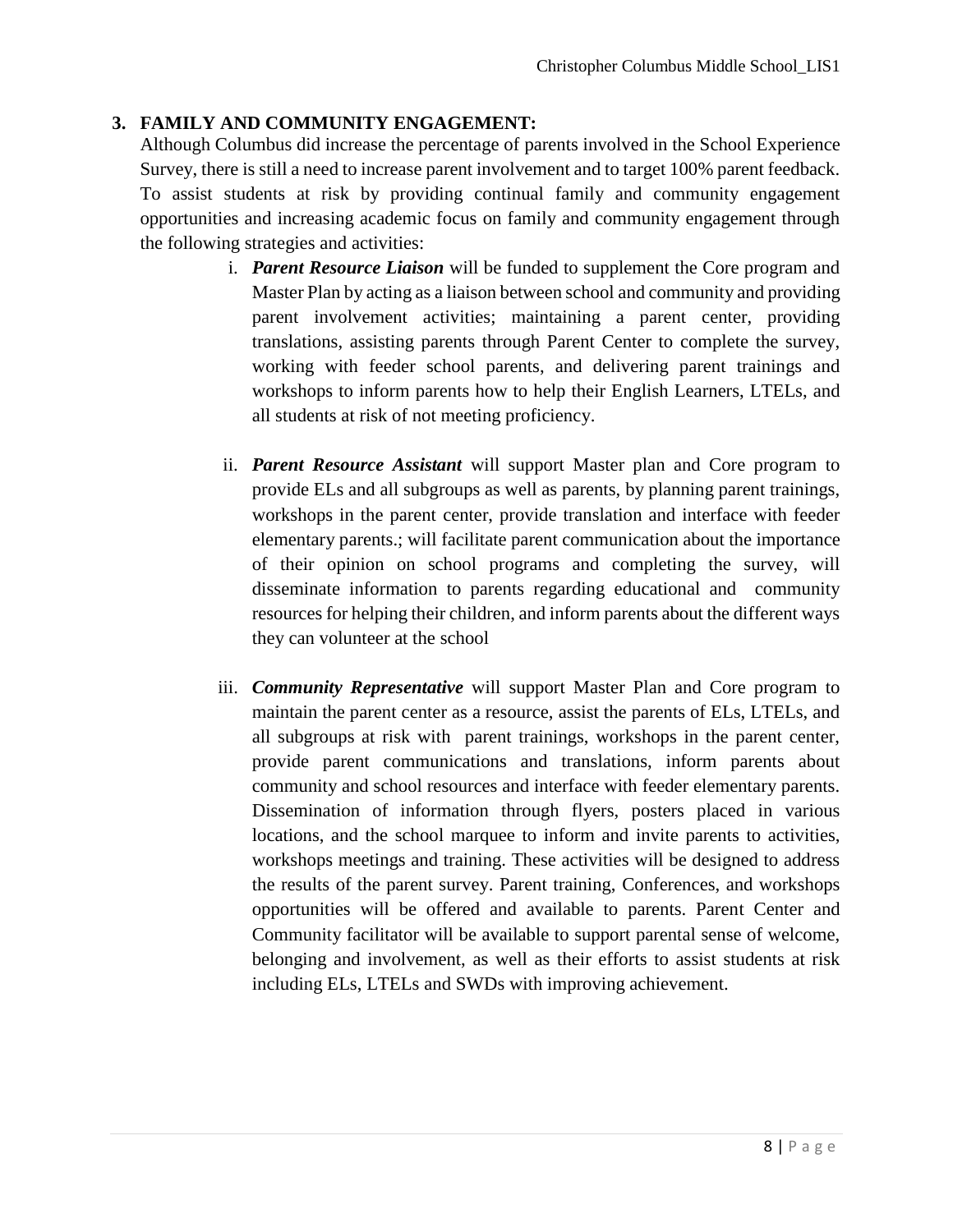#### **4. SCHOOL CULTURE AND CLIMATE**

#### **a. Academic Culture:**

Establish a school environment that improves school safety attendance, discipline and addresses other non-academic factors that impact student achievement, producing a climate conducive to learning and a culture of high expectations through the following strategies:

- i. *Secondary Counselor* will be funded to supplement the Master Plan and core program by providing college readiness counseling, with services to ELs, LTELs, and students at risk in group and individual counseling, PD about students in crisis, targeted student intervention, assessment, collection and analysis of student data for behavior to increase achievement in ELD, ELA, and Math EL and students at risk.
- ii. *Secondary Counselor X/Z Time* will be funded to support the Core and Master Plan Program by preparing and delivery of supplemental group and individual counseling sessions, behavior workshops, for ELs, LTELs, and students at risk of not meeting proficiency.
- iii. *Counselor, PSA* will be funded to supplement the program and Master plan to improve EL and at risk student achievement and attendance, by working with chronically absent students, follow up on habitual & chronic absences, providing counseling for students and parent workshops, developing student attendance plans, and conducting teacher PD related to targeted interventions for ELs and at risk students.
- iv. *Counselor Aide* **w**ill be funded to supplement the Master Plan and core program by assisting in a paraprofessional manner with college readiness counseling, with services to ELs, LTELs, and students at risk in group assistance, assessment, collection and analysis of student data for behavior and student counseling activities to increase achievement in ELD, ELA, and Math EL and students at risk.

#### b. **Professional Culture**

In order to assist our students at reaching proficiency and to ensure that teachers are effective and able to improve instruction through ongoing **professional development and a strong instructional program**, it will be necessary to teach to rigorous college and career-readiness based standards which have been adopted and utilize researchbased effective instruction to meet the needs of all students. Best practices instruction will include transitioning to and implementation of the Common Core State Standards (CCSS), increasing reclassification rates for English learners, use of the Teaching and Learning Framework Rubrics to improve teaching and learning across the district and implementing the Smarter Balanced Assessment. The school's strategy focus is to check for understanding and gaining academic language proficiency. In order to increase the percentage of students moving toward meeting proficiency**,** supplemental strategies/activities will include**:**

i. *Non - Register Carrying* high qualified teacher off the norm to provide 6 hour a day 100% direct supplemental services beyond the core to all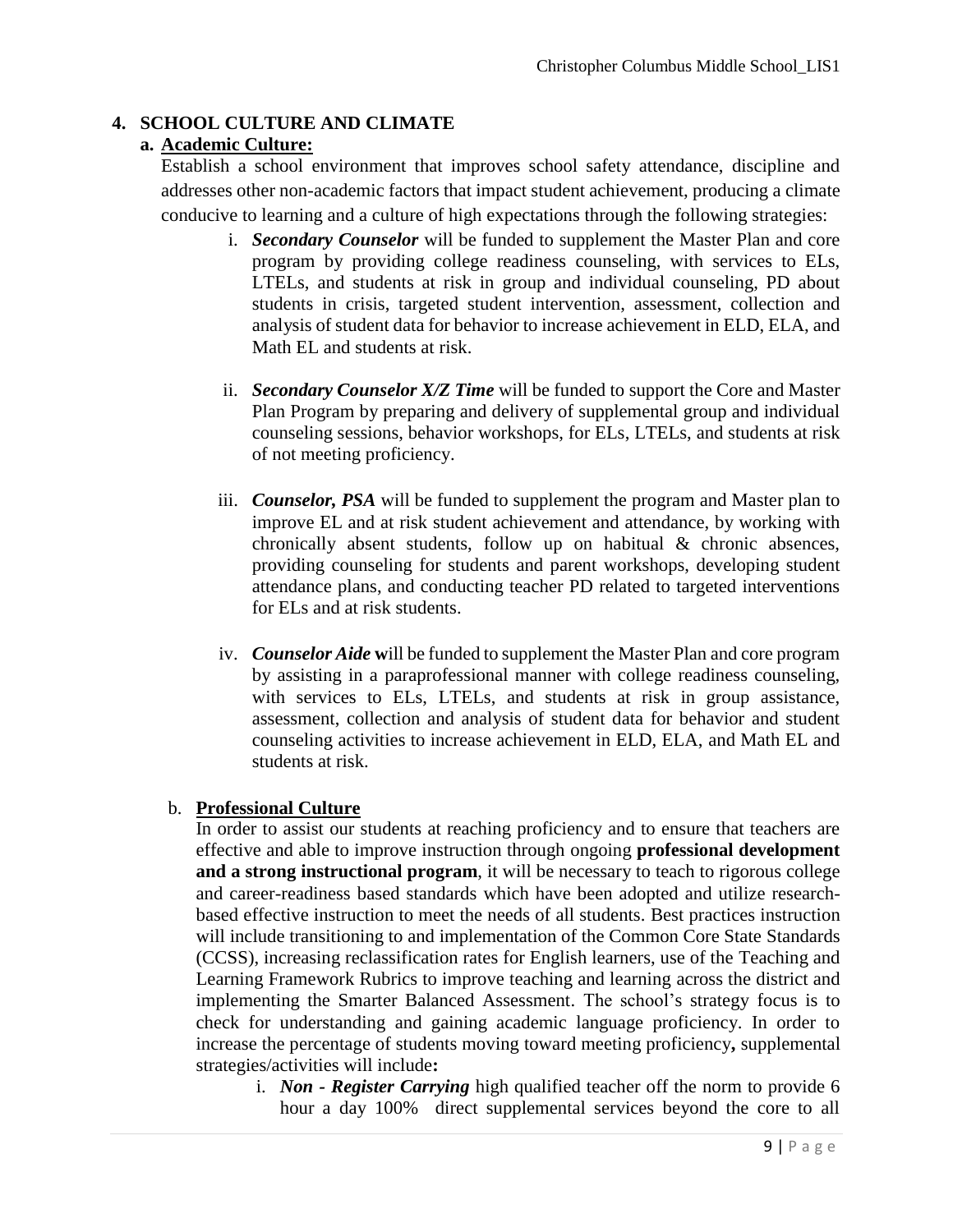students identified at risk, including ELs, LTELs and SWD and in need of supplemental assistance in basic and advanced skills in literacy and math.

- ii. *Limited Contract Teacher, (Tutoring) Limited Contract Teacher (Coordinating***)** on a special contract for no more than 48 hours a pay period to provide direct academic instruction tutoring and coordinating services beyond the core to all students in need of supplemental assistance and identified at risk of not meeting grade level standards in ELA, literacy skills, and math.
- iii. *Teacher, CSR* will support Core program to provide the supplemental services of a highly qualified, register carrying teacher who will reduce class size in critical need areas such as ELA and Literacy classes, with focused direct differentiated instructional and tiered intervention opportunities for all students at risk, including SWDs and ELs subgroups.
- iv. *Teacher, Auxiliary Periods* will support the Core, to provide the services of a highly qualified, register carrying teacher who will reduce class size in critical need areas such as ELA/ELD classes, with focused direct instruction and tiered intervention opportunities for students at risk of failing including ELs, and SWD subgroups.
- v. *Staff Training Rate, Certificated* to support the Core and assist students at risk as well as SWD and El subgroups through training, PD, and workshops for Certificated staff, **outside the regular assignment** to improve gr. level differentiated instructional and targeted tiered intervention ELA Comprehension and Analysis strategies.
- vi. *Staff Training Rate, Classified* to support the Core and assist students at risk as well as SWD and El subgroups through training, PD, and workshops for Classified staff, **outside the regular assignment** to improve gr. level differentiated instructional and targeted tiered intervention ELA Comprehension and Analysis strategies.
- vii. *Teacher X/Z Time,* will be funded to support the Core with lesson planning, teacher collaboration and review data, to attend PD, trainings, and workshops **beyond the school day** to improve differentiated instructional, tiered intervention strategies and support academic language development in order to assist students at risk to proficiency in ELA.
- viii. *PD Teacher X Time* to support the Core and assist students at risk as well as SWD and El subgroups through, PD, training, and workshop attended **outside the regular assignment** to improve gr. level differentiated instructional and targeted tiered intervention strategies. Time after school is needed for staff to collaborate, review data and analysis and incorporate lesson study with systematic use of the Problem Solving Process to identify,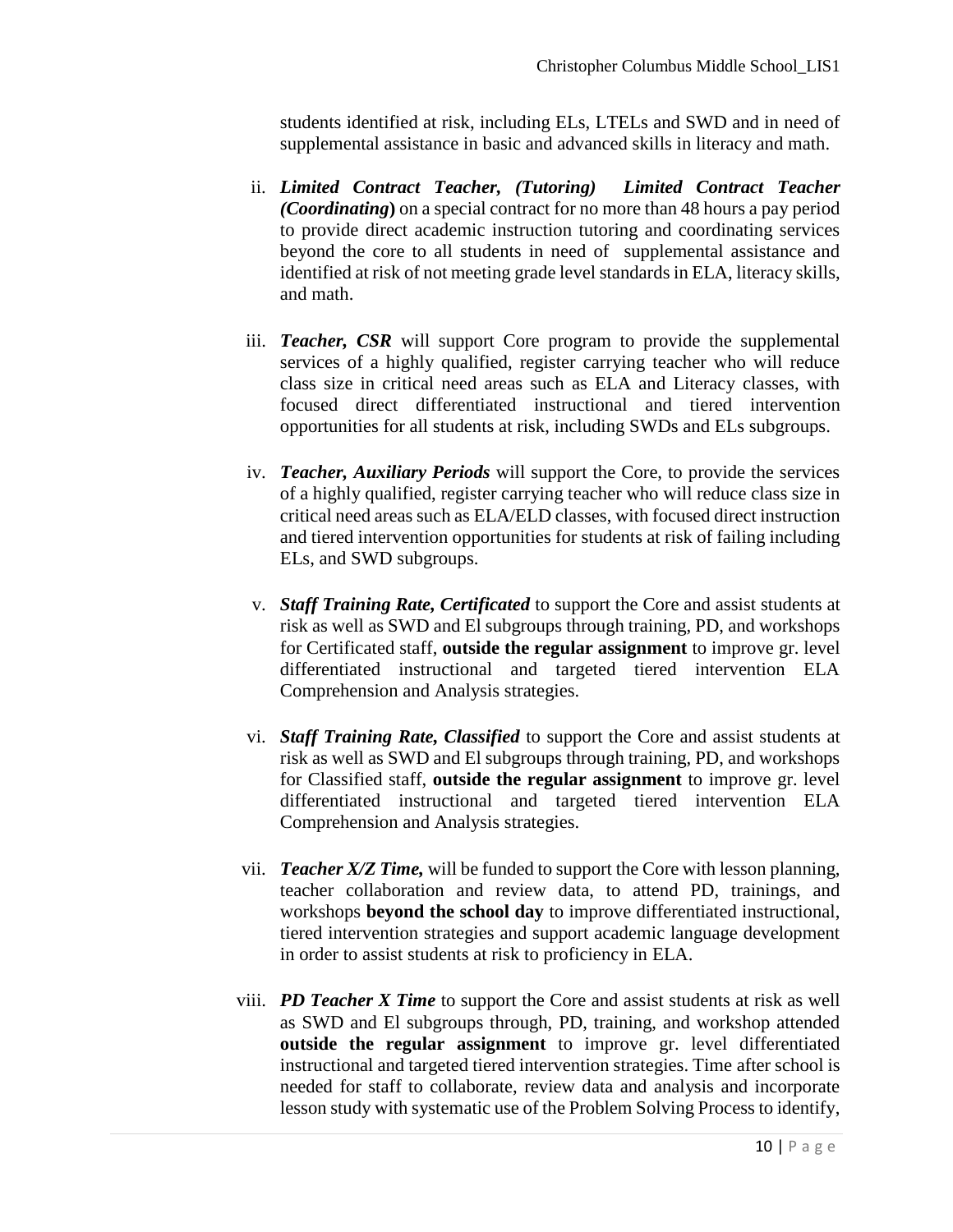analyze and monitor data, share best practices, and design/plan lessons to modify strategies which will match all at risk student needs to good first teaching, differentiated instruction, and tiered intervention, as well as strengthen CCSS Core Curriculum.

- ix. *PD Teacher Regular* will support the Core and release teachers, to attend conferences, PD, training, workshops **during the basic assignment,** to assist all students at risk and ELs and SWDs subgroups to meet proficiency in ELA and to improve differentiated instruction and intervention strategies in ELA comprehension, academic language and writing strategies.
- x. *Staff Conference Attendance* will support the Core to give teachers supplemental professional development, training, workshop and conference attendance (through CLMS, for example) opportunities to support and extend their knowledge and implementation of research and evidence-based instructional differentiated instruction and intervention strategies which reflect SDAIE strategies, with particular focus on Reading comprehension and analysis, Academic language development in ELA, data review and analysis .
- xi. *Prof. Development (Registration Fees)* will support the core with Registration and entrance fees for Teachers to attend PD workshops, seminars, and conference opportunities **after the basic assignment**, to receive training on Data Collection and Data Analysis, differentiated instruction, and tiered intervention strategies in order to assist at risk students toward meeting grade level objectives.
- xii. *Mileage* will be funded to supplement the Core with reimbursement for employees attending supplemental District programs and activities to improve achievement through data review and analysis, differentiated instruction and tiered intervention to assist all students at risk of not meeting proficiency, including ELs and SWDs.
- xiii. *Title I / Categorical Coordinator (and differential)* will support the Core and student achievement by conducting PD activities in ELA Literary Analysis, , differentiated instruction, SDAIE strategies and implementing tiered Intervention to support all at risk students and significant subgroup achievement toward proficiency (during the school day  $+$  one hour), providing demonstration lessons, direct services to at risk students in ELA reading comprehension and analysis and ELD and academic vocabulary development, and reviewing and analyzing student data to drive instruction.
- xiv. *Title I /Categorical Coordinator X Time, Indirect* will support the Core and at risk student achievement **beyond the basic assignment** by planning and conducting Data review and analysis, as well as collaboration with staff, planning and designing lesson, conducting lesson study in differentiated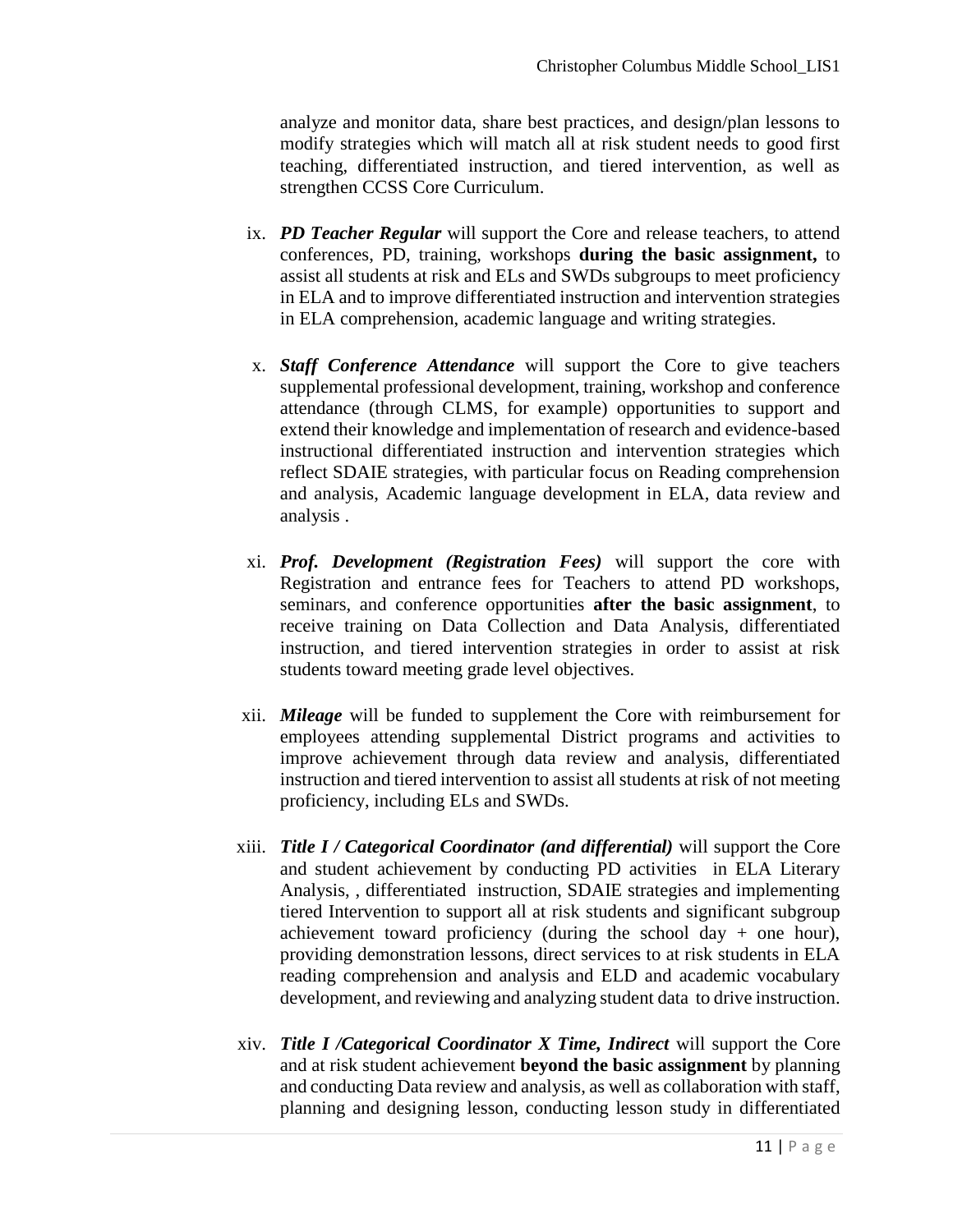instruction, SDAIE strategies and academic vocabulary development, ELA comprehension and literary analysis, to assist students at risk to access the Core curriculum and meet proficiency.

- xv. *Instructional Coach and Differential* will be funded to support the Core program with ELA and academic language development demonstration lessons, co-teaching, preparing and delivering PD /Training on evidence based instructional strategies, differentiated approach to instruction and intervention and data review/ analysis concerned with assisting at risk students toward academic improvement and proficiency of ELA strategies, use of graphic organizers and think maps, language development, reading comprehension and literary analysis by targeted toward ELs and students at risk
- xvi. *Day-to-Day Substitutes* to support the Core Program to release teachers **during the school day** to do data review/ analysis, grade level planning, planning and developing tiered intervention and differentiated instruction for all students at risk of not meeting grade level proficiency, including ELs and SWDs.

#### *xvii. Day-to-Day Subs, (Benefitted Absence)*

Will be funded to support the Core to release *Specifically* CSR teachers to implement PD, Training, to do data review and analysis, grade level planning, lesson design, planning for intervention and differentiated instruction for all students at risk of not meeting grade level objectives. A minimum of 4 sub days must be purchased.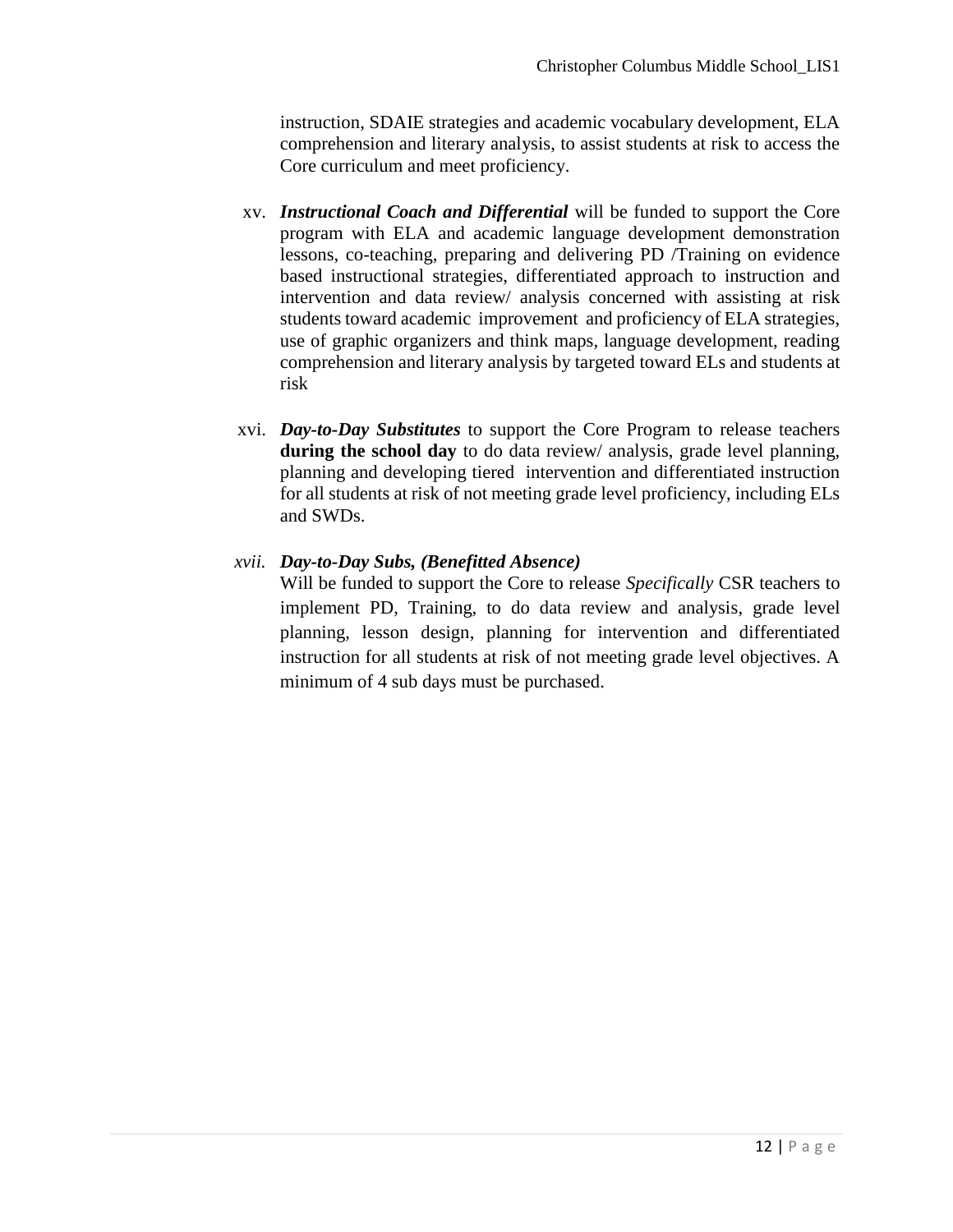#### **5. Design Team Capacity:**

- a. **The process used to select the Design Team Members**  All staff members were invited to participate in designing the proposal through an announcement made during a staff meeting, it was announced during Advisory in the morning, each staff member received an electronic invitation as well as a hard copy placed in their boxes. Thirteen staff members attended the meeting and volunteered to be a member of the Design and Implementation Team. As a team, we decided to meet every Tuesday and Friday until the proposal was ready for submission. A survey was sent to the staff members to confirm the original members. The members are:
	- **i. Theresa Alcantara** SpEd ID 6<sup>th</sup> 8<sup>th</sup> Teacher ELA, Math, Science, HSS Theresa Alcantara has a total of 14 years of teaching experience, 10 years as an education specialist with LAUSD. During her tenure with the district she has worked at the elementary level with high functioning autistic students and seven years here at Columbus working with the intellectually disabled students in grades 6-8 working on the alternate curriculum. At Columbus she has also taught an art class using recycled materials and 3 years of experience as the leadership teacher. Before becoming a teacher she worked for Northrop Grumman for 18 years, with the last 9 as a Manufacturing Engineer on the B-2 Stealth Bomber. Theresa has a lot of patience, creativity and experience to bring to the committee.
	- **ii.** Monique Brusca Instrumental Music Teacher and Electives Chair Monique Brusca has been in education for 23 years, every one of those years influencing students of LAUSD. During her career, Monique has taught as an Instrumental Music Teacher: Beginning Winds, Strings, Modern Band, jazz Band, Drum line, Show choir, Orchestra, and World Drumming. Ms. Brusca has also participated in several music festivals and competitions. Monique has taken a vital role in this process. She was an original member of LEARN from 1993 - 1997: Planning and committee, she has been Elective Department chair since 2002, and most importantly Monique has taught at CCMS for 23 years, so she understands the needs of the community. She has taken an active role in Curriculum and Instruction. Monique stated it best when she said, "I believe our school can be up to par with any charter or middle school in LAUSD. We just need the perseverance and open mind to try new things."

## **iii. Amber Godinez** – Magnet  $7<sup>th</sup>$  &  $8<sup>th</sup>$  Grade English and History

Amber Godinez has a total of 15 years' experience in education, 11 of those as a teacher with the Los Angeles Unified School District. During her 11 years at CCMS, she has taught six years in the resident school, and has spent the last five years teaching in the magnet program. Ms. Godinez has taught  $6<sup>th</sup>$ ,  $7<sup>th</sup>$ , and  $8<sup>th</sup>$  grade English, as well as  $7<sup>th</sup>$  and  $8<sup>th</sup>$  grade History. Prior to becoming a teacher, Amber spent four years as a teacher's aide and intervention aide in the Carpinteria Unified School District, and as a teacher's aide in grades K-6<sup>th</sup> with the YMCA. Ms. Godinez has taken an active role in the CCMS community- she has been English Department Chairperson for a total of nine years and led the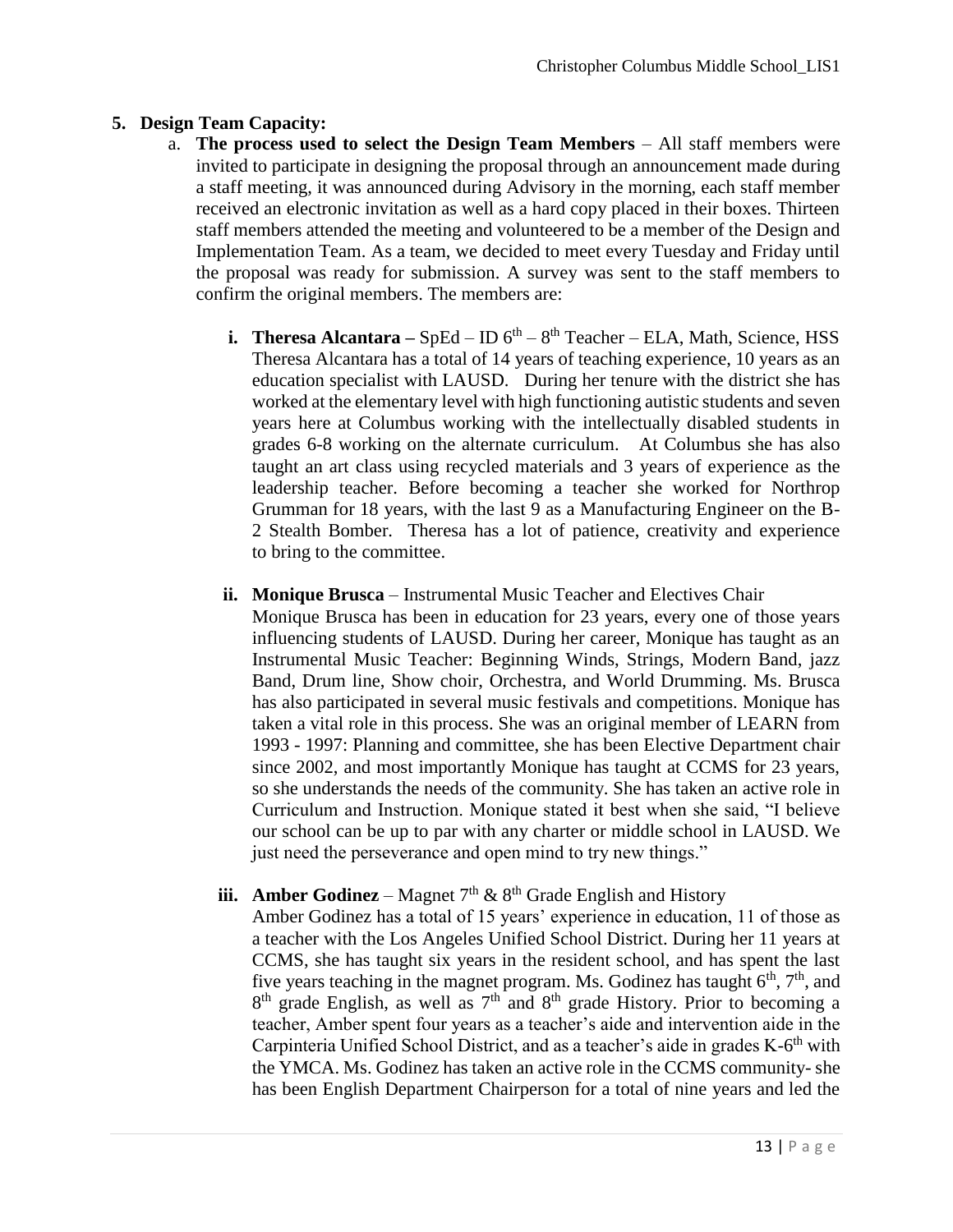7<sup>th</sup> grade as PLE facilitator for eight years. Outside of the classroom Amber has participated on several teams including- the RtI school-based leadership team, the NCLB Committee, and the School Site Council. In 2007, Amber was honored as an LAUSD Model Teacher. With 10 plus years invested in CCMS, the schools success is very important to Ms. Godinez, which is why she has taken on a facilitator's role as we embark on the ESBMM/ LIS process.

#### **iv. Ed Goldbeck** – SpEd Aide

Edward Goldbeck has been in education for 14 years, all of them as an integral member of the LAUSD family. He was a one-on-one (BII) in SDC for 6 years. Mr. Goldbeck is presently a baseline in an SDC class, where he has been for the last 8 years. We have been very fortunate to have Ed in this process, as part of the Curriculum and Instruction committee. He has been the only classified employee to consistently attend ESBMM/ LIS meetings. Mr. Goldbeck has a long history with Columbus. Of his four grown children, two of them attended Columbus Middle School. This is why he wants to see CCMS become a safe and enriched learning environment for our community and our district.

## **v. Dalese Hardin** – SpEd  $6^{th}$ ,  $7^{th}$  &  $8^{th}$  Grade English

Dalese Hardin has been an educator for 10 years, all of them with LAUSD. She began as a Special Education Paraprofessional, As a Special Education Teacher, she instructs students with mild to moderate disabilities, including autism, at their appropriate levels. Ms. Hardin collaborates with general education teachers to create and implement common core lesson plans for her students. She effectively teaches English and History using differentiated instructional methodologies to promote learning, including intensive individualized instruction, problem-solving assignments, and small group work. Ms. Hardin collaborates with IEP teams to develop and implement Individualized Education Plans (IEP's) for each of her students; developing positive relationships with parents and informing them of their student's progress. In her classroom, she has created a structured, but open, community in order for students to feel appreciated, validated and safe, utilizing behavior structures and a sincere heart. She develops transitional plans outlining specific steps to prepare students for high school. Ms. Hardin brings a variety of qualities, attributes and experiences to the Design Team. She is a demonstrated achiever with exceptional knowledge in facilitating groups and working with children and adults in multiple settings. She has a strong knowledge of classroom guidelines and lesson plans. She is enthusiastic, with extensive computer training and experience, including knowledge of Microsoft Word, Excel, PowerPoint and other technological skills. Ms. Hardin has taken on the role of a collaborative team member, filling in where needed.

#### **vi.** Marie Kazanjian – Magnet  $7<sup>th</sup>$  &  $8<sup>th</sup>$  Grade Math, Science and Robotics

Marie Kazanjian has been a teacher with LAUSD for the last 14 years, and has a total of 42 years of experience in education. During her career, Marie has taught Chemistry, Biology, Science, Algebra, Geometry, and General Math. Ms. Kazanjian also takes an active role outside the classroom as a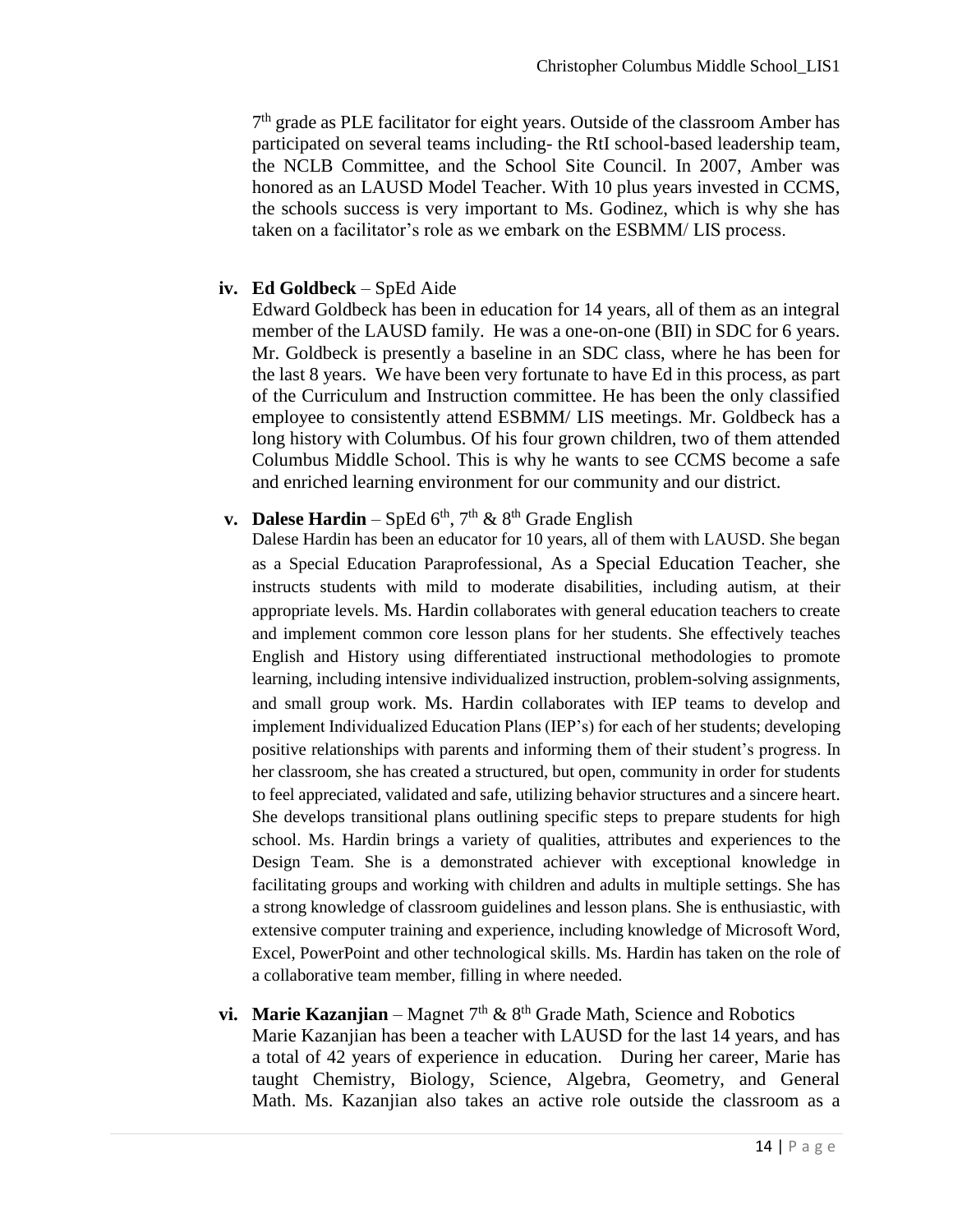member of the Science literacy leadership team, Science department chair; she has organized Science Fairs, coached Academic Decathlon teams, and coached Science Quiz Bowl teams. Marie brings to our design tem many years of experience, knowledge of designed curriculum and pacing plans, as well as the ability to organize activities/competitions for students. As a National Board Certified teacher, her role in the Curriculum and Instruction portion of our design team is invaluable.

#### **vii. Heripsima Kouzian** – SpEd  $6^{th}$ , 7th  $\&$  8<sup>th</sup> Grade Math

Heripsima Kouzian has been in the profession for 12 years, all of those years servicing LAUSD students. Her experience includes two years as a General Education Assistant, two years as a Special Education Assistant, and eight years as a Special Education Teacher. She has a mild to moderate credential in special education. During her teaching experience, Ms. Kouzian has taught 6-8<sup>th</sup> grade Mathematics, as well as  $6<sup>th</sup>$  grade core subjects (English, History, and Science). When asked what she brings to our design team, Heripsima gladly shared her experience and motivation. "When I went to school I was a magnet student. I never asked my parents for help on my homework assignments and I was very independent when it came to my studies, as I felt that school was solely my responsibility. Growing up, I encountered students from all walks of life, privileged as well as under privileged. After experiencing how easy it was for me to go through the education system, I felt that I needed to help others go through it, since not everyone is born with the same resources and abilities. I have always been dedicated, self-motivated, and empathetic. Therefore, I chose to work with students with learning disabilities as opposed to a different student population because I feel that they need more guidance and assistance than other students." As we embark on becoming a LIS school, Ms. Kouzian has become an active participant in meetings. She meets twice a week after school for about one hour. She chose to be part of Curriculum and Instruction, because she feels that these are the areas that are the most important for members to make decisions on, as well as pertinent areas for student success.

#### **viii. Laverne Potter** – Magnet Coordinator and Counselor

Laverne Potter has been in the education profession for 20 years with the Los Angeles Unified School District. Her roles have included being an elementary school teacher for six years, a middle school ELA teacher for one year, a high school teacher for six years (where she taught Science, Health, and Life Skills), and currently a Coordinator for the last seven years. Ms. Potter's credentials include: Elementary (Multiple Subject), Secondary Health (National Board), Middle Childhood Generalist, Administrative, and Counseling. Laverne has acted as facilitator or as a coordinator since 2000. She has served on WASC Committees & Teams; writing proposals & visiting schools as a reviewer. She has been a BTSA Support Provider & NBCT Facilitator since 2000. During this process, Laverne has been an integral member of our team as Facilitator. She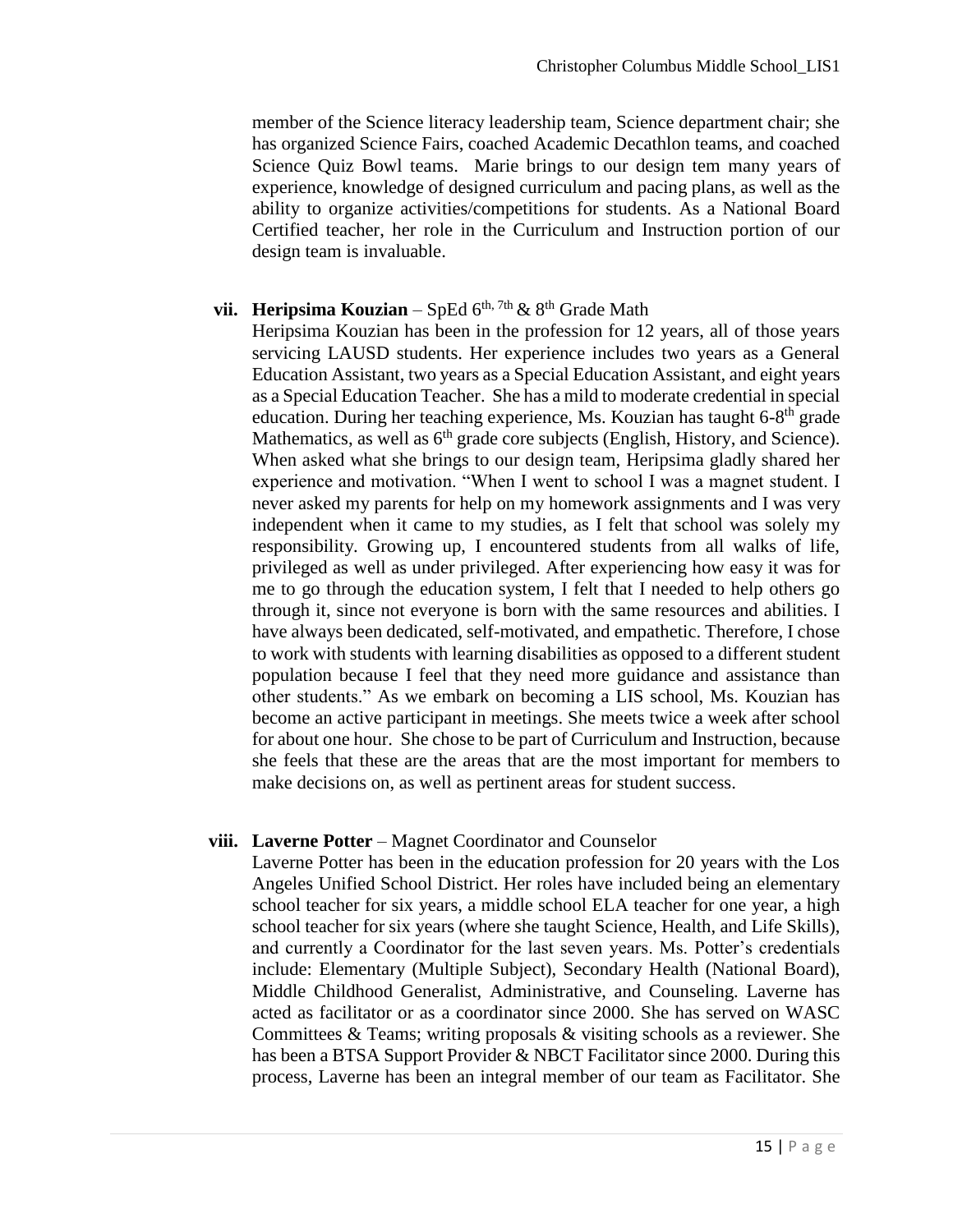has taken this leading role because she wants to see the school move the process along to insure that we meet the deadline for proposal submission.

#### **ix. Imad Rabbani** – Magnet  $7<sup>th</sup>$  &  $8<sup>th</sup>$  Grade English Teacher

Imad Rabbani has a total of six years of experience in education, and this is his first year with LAUSD. During his career, he has taught ELA in grades 5- 12. Mr. Rabbani was also a teacher at an elite international school. Prior to teaching, he spent 20 years in Human Resources. In his short time with us, Imad has shown us that he is open minded, has an open heart, and a desire to improve our campus community and take it to the next level. He has taken a general role on the design team, adjusting to where his help is needed most.

#### **x. Michael Seifert** – Magnet  $6<sup>th</sup>$  Grade English and History

Michael Seifert has taught within LAUSD for the last two years, and has a total of ten years of experience in education. During his tenure as a teacher Michael has taught  $6<sup>th</sup>$ ,  $7<sup>th</sup>$ , and  $8<sup>th</sup>$  Humanities. He brings organization and a thorough knowledge of writing, and much creativity to our design team. Mr. Seifert has volunteered to be the recorder at our Design Team meetings on Tuesdays, and has taken on this role to keep abreast of the school's evolution.

#### **xi.** Lilit Tannberg – RSP Teacher –  $7<sup>th</sup>$  &  $8<sup>th</sup>$  Grade

Lily Tannberg has spent the last 20 years teaching Sp. Ed., and as a valuable Resource Teacher, within LAUSD. Lily has also served as Sp. Ed. Dept. Chair, UTLA Chapter Chair, is a member of our Leadership Team, and has been a participant on the PD and Social Committee. Her assets include having written and conducted countless IEP's, organized activities for students, and that she builds close relationships with parents. Teaching special education students has allowed Ms. Tannberg to be fully involved in core curriculum, allowing her the opportunity to collaborate with General Education teachers, which is key in her role with Curriculum and Instruction as we become a LIS school. In addition to the merits listed above, Lily also holds an Administrative Services Credential; Cross-cultural, Language and Academic Development Certificate; and Education Specialist Instruction Credential.

#### **xii. Godfrey Twahira** – SpEd –  $6<sup>th</sup>$ , 7<sup>th</sup> & 8<sup>th</sup> Grade History

Godfrey Twahirwa has been in education for 16 years, all of those servicing students in LAUSD. His teaching experience includes teaching Social Studies and English at the middle school level. Godfrey has credentials as an Educational Specialist - Mild to Moderate Disabilities. Education is his passion and he believes that every child can learn and achieve. Mr. Twahirwa's life experiences affords him the opportunity to relate with many in our school population. As he notes, "My parents never received formal education but worked hard to afford me education. I consider myself an advocate for education especially for under privileged populations. I believe that teachers,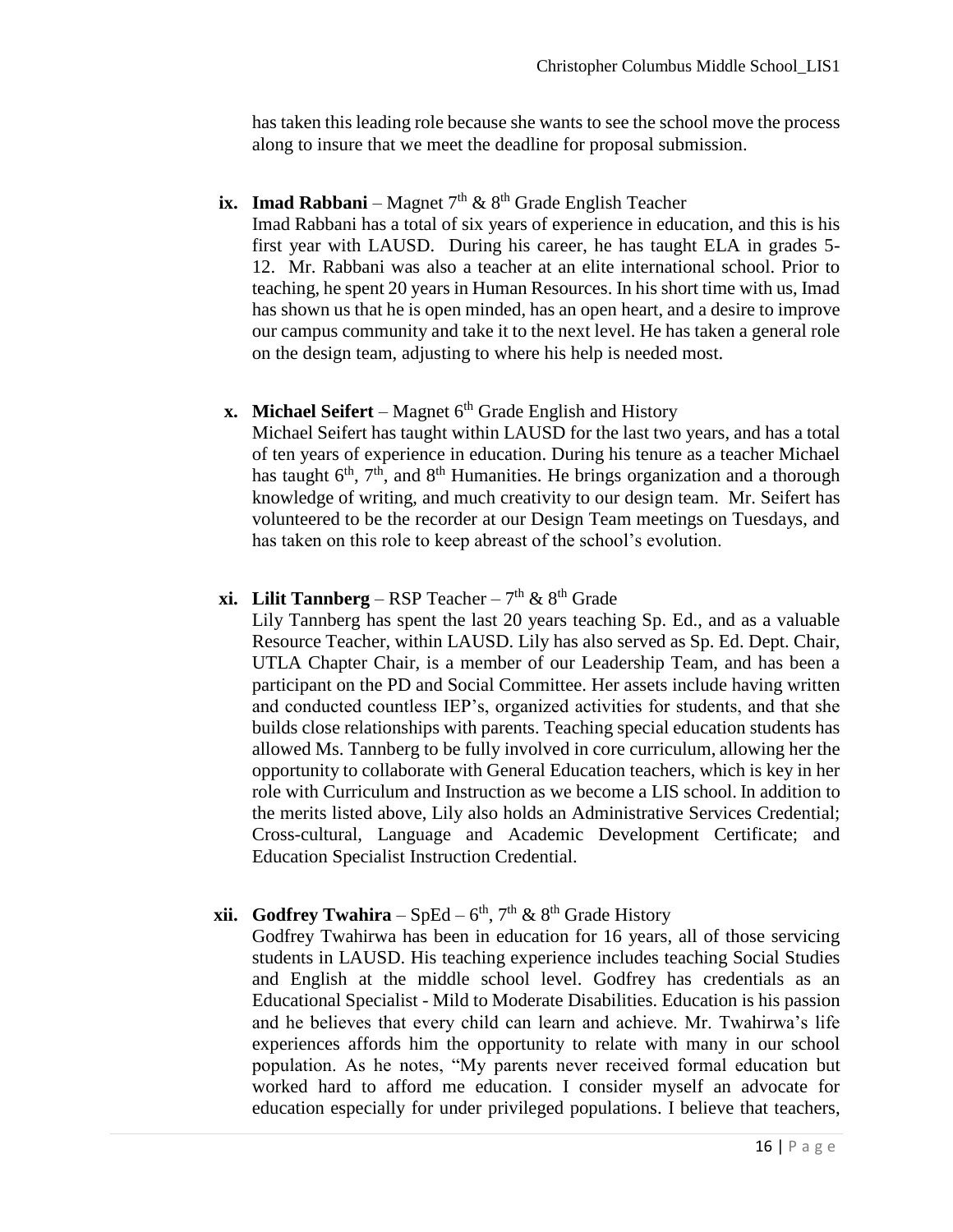parents, stakeholders and communities can be empowered to work as partners in pursuing educational excellence. I have experience in coordinating people from all backgrounds around a common goal. I am actively involved in a pilot program that provides educational opportunities to orphans and vulnerable children in Uganda through not for profit organizations." Godfrey's belief that it, "takes a whole village to raise a child" (author unknown), makes him a great addition to our team. He's an asset at garnering community and parental involvement in the education process, which is instrumental to our schools and student's success.

b. **The role of the stakeholder groups in the development of the proposal** – Meetings for stakeholders began in Spring 2015 to question each stakeholder group as to whether they were in support of exploring submitting a proposal to the Local Options Oversight Committee (LOOC). The response was in the affirmative. To keep our staff and parents informed, regular informational briefings have been given in person and minutes have been sent out electronically to keep stakeholders informed as to our progress. At each session, stakeholders' opinions were taken into consideration as the Design Team worked to determine what was important to implement for our students and to prioritize based on number of stakeholders supporting each potential Waiver.